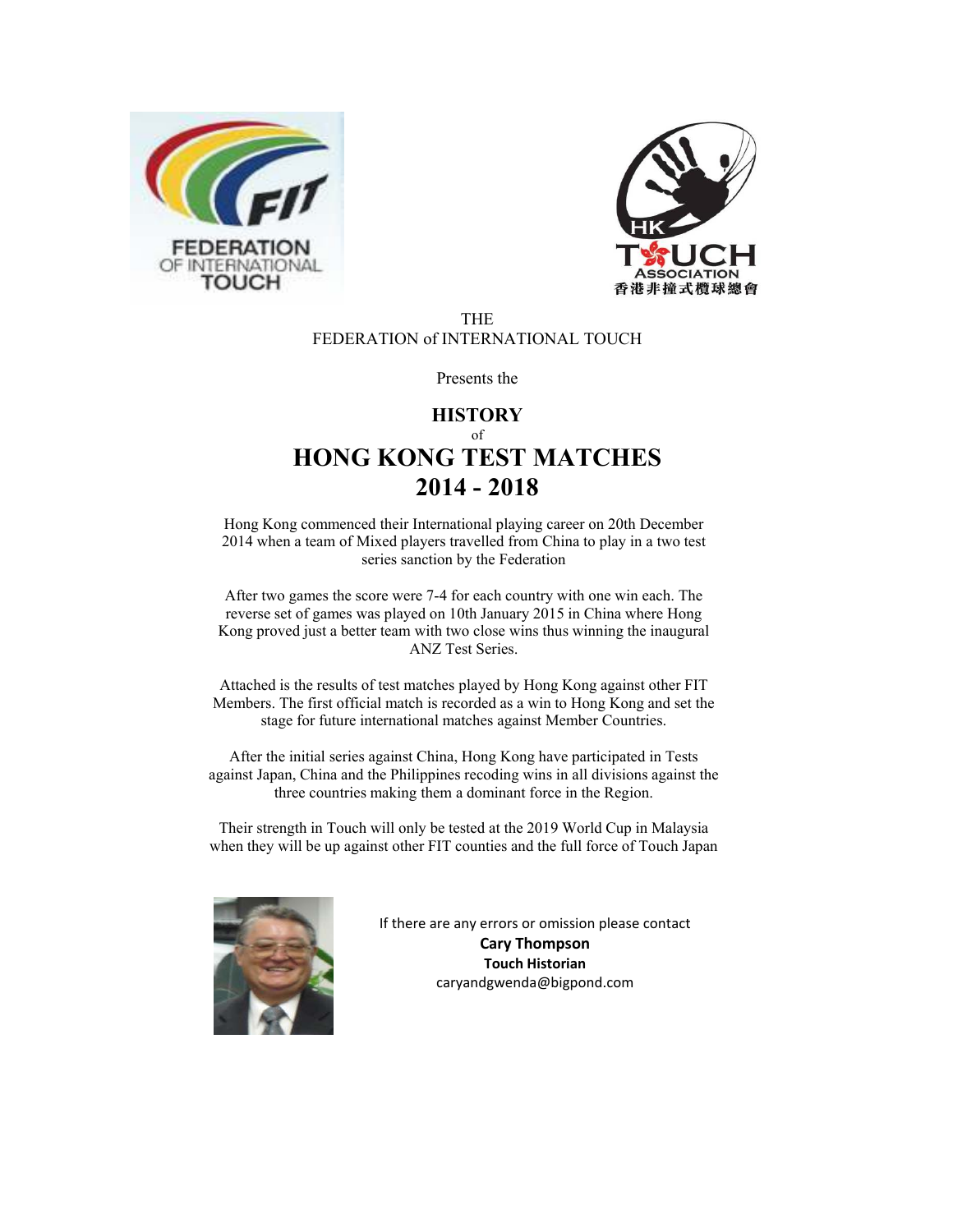# **HEAD TO HEAD 1985 - 2018**

## **HONG KONG**

| <b>MENS</b>                        | ◻ | W                     | D      |        | A                                 | <b>NOMEN</b>                       | P | W |   | D                      | ⊢                    | A |
|------------------------------------|---|-----------------------|--------|--------|-----------------------------------|------------------------------------|---|---|---|------------------------|----------------------|---|
| <b>IChina</b><br><b>Philppines</b> |   |                       | 4<br>6 | 3<br>5 | <b>China</b><br><b>Philppines</b> |                                    |   |   |   | 10<br>8                | $\Omega$<br>$\Omega$ |   |
|                                    | ּ |                       | O      | 10     | 8                                 |                                    | າ | 2 | 0 | 0                      | 18                   | 0 |
| <b>Biggest Win:</b><br>Worst Loss: |   | 6-5; Philippines 2018 |        |        |                                   | <b>Biggest Win:</b><br>Worst Loss: |   |   |   | 10-0; Philippines 2018 |                      |   |

| Þ                   | W |   | D |                                           | Α      | OMEN                              | P                      | W |  | Г |         | А |
|---------------------|---|---|---|-------------------------------------------|--------|-----------------------------------|------------------------|---|--|---|---------|---|
| 1<br>1              |   |   |   | 4<br>6                                    | 3<br>5 | <b>China</b><br><b>Philppines</b> |                        |   |  |   | 10<br>8 |   |
| 2                   | 7 | o | 0 | 10                                        | 8      |                                   |                        |   |  |   | 18      |   |
| 5; Philippines 2018 |   |   |   | <b>Biggest Win:</b><br><b>Worst Loss:</b> |        |                                   | 10-0; Philippines 2018 |   |  |   |         |   |

| <b>MIXED</b>        | Р                      | W               |  | D | F  | A             |  |  |
|---------------------|------------------------|-----------------|--|---|----|---------------|--|--|
|                     |                        |                 |  |   |    |               |  |  |
| China               | 5                      |                 |  |   | 35 | 28            |  |  |
| Japan               |                        |                 |  |   |    | 6             |  |  |
| <b>Philppines</b>   |                        |                 |  |   | 13 | $\mathcal{P}$ |  |  |
|                     |                        |                 |  |   |    |               |  |  |
|                     |                        | 6               |  | n | 55 | 36            |  |  |
| <b>Biggest Win:</b> | 13-2; Philippines 2018 |                 |  |   |    |               |  |  |
| <b>Worst Loss:</b>  |                        | 4-7; China 2014 |  |   |    |               |  |  |
|                     |                        |                 |  |   |    |               |  |  |

#### *SUMMARY*

## *Overall Performance - Hong Kong*

| <b>Divisions</b>                           | ₽      |        | D           |                |         |  |                                             | <b>Biggest Winning Margin</b>                                             |  |  |  |
|--------------------------------------------|--------|--------|-------------|----------------|---------|--|---------------------------------------------|---------------------------------------------------------------------------|--|--|--|
| <b>Men</b><br><b>Women</b><br><b>Mixed</b> | 2<br>2 | າ<br>6 | 0<br>0<br>0 | 10<br>18<br>55 | 8<br>36 |  | <b>Mixed</b><br><i>N</i> omen<br><b>Men</b> | 13-2; Philippines 2018<br>10-0; Philippines 2018<br>6-5; Philippines 2018 |  |  |  |
|                                            | 11     | 10     | 0           | 83             | 44      |  |                                             |                                                                           |  |  |  |

|              | <b>Biggest Winning Margin</b> |  |  |  |  |  |  |  |
|--------------|-------------------------------|--|--|--|--|--|--|--|
| <b>Mixed</b> | 13-2; Philippines 2018        |  |  |  |  |  |  |  |
| Vomen        | 10-0; Philippines 2018        |  |  |  |  |  |  |  |
| Men          | 6-5; Philippines 2018         |  |  |  |  |  |  |  |

### *Overall Performance - Opponents*

|              | <b>Worst Loss</b> | Teams                                      | ь      |        |  |          |         |
|--------------|-------------------|--------------------------------------------|--------|--------|--|----------|---------|
| <b>Mixed</b> | 7-4; China 2014   | <b>China</b><br>Japan<br><b>Philppines</b> | ٠<br>3 | 6<br>3 |  | 49<br>27 | 31<br>6 |
|              |                   |                                            |        | 10     |  | 83       | 44      |